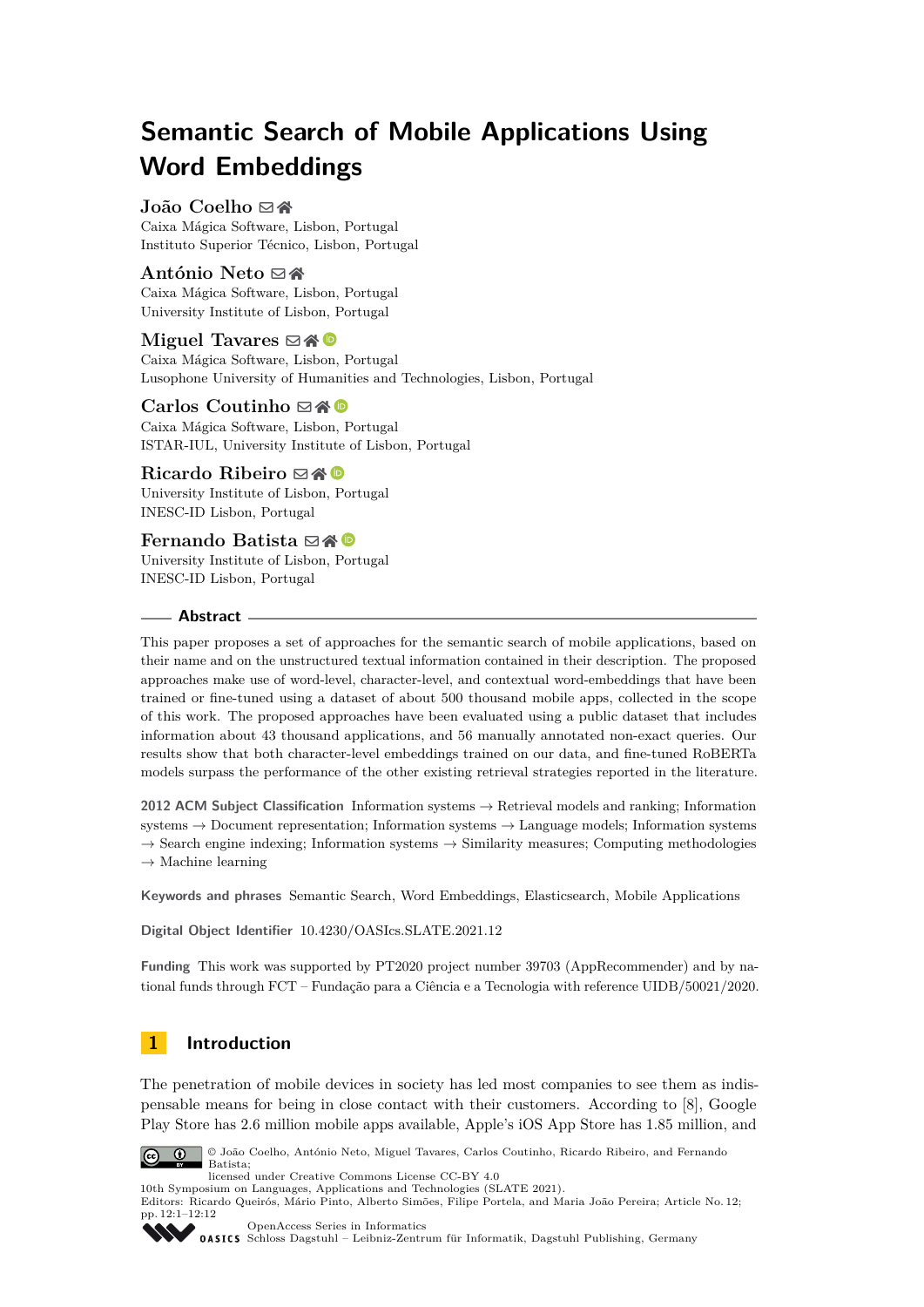#### **12:2 Semantic Search of Mobile Applications Using Word Embeddings**

Aptoide has about  $1$  million<sup>1</sup>, which creates an extremely tough competition between apps. In terms of app downloads, in 2019 there were 204 billion app downloads, a number that has been increasing over the years. However, many of these downloads consist of multiple attempts to find the right app. Many downloaded apps are never used, and in 77% of cases, apps are not used again within 72 hours of installation. This shows a big misalignment between the supply of apps by the app stores (distribution services) and the demand for them by the consumers (discovery). Furthermore, around 2019, 52% of apps were discovered by word-of-mouth between acquaintances, friends or family, and only 40% were discovered by searching app stores. These inefficiencies make app discovery and distribution a considerable and extremely relevant challenge, since they take place in a market of massive penetration in societies and seriously affect the relationship between companies and consumers.

Based on this problem, the strategic objective of the AppRecommender project is to investigate and develop technologies capable of offering the right app, to the right customer, at the right time, by proposing a semantic search engine. The goal is to optimize current app distribution and discovery services and, inherently, to promote closer ties between companies and their target customers. The impact will be to increase user simplicity, efficiency and satisfaction in the discovery of apps, by optimizing the alignment between their needs, characteristics and context with the apps offered by the app store. As for developers or companies promoting mobile apps, the impact is on the level of increased proximity to target consumers, and optimizing their commercial success. The work here described was developed in the scope of the AppRecommender project.

This paper describes a dataset containing information about 500 thousand mobile apps, collected in the scope of this work, and proposes a set of approaches for semantic search, using the unstructured textual information contained in their name and description. The proposed approaches make use of word-level, character-level, and contextual word-embeddings that we have trained or fine-tuned with our available data. In order to evaluate the proposed approaches, we have used the public dataset described in [\[14\]](#page-10-1), which includes information about 43,041 mobile applications and 56 non-exact queries previously annotated. Our results show that both character-level embeddings trained on our data, and fine-tuned RoBERTa models surpass the performance of the other existing retrieval strategies reported in the literature for this database.

This paper is organized as follows: Section [2](#page-1-1) presents an overview of the related literature, focusing on existing work on semantic retrieval. Section [3](#page-2-0) presents the data used in our experiments, which consists of the data that we have collected to train or fine-tune our models, and also the dataset that we have used for evaluation. Section [4](#page-5-0) describes our set of approaches. Section [5](#page-7-0) describes the conducted experiments and the achieved results. Finally, Section [6](#page-8-0) summarizes the most relevant contributions, and presents the future work.

## <span id="page-1-1"></span>**2 Related Work**

As previously mentioned, there is a big misalignment between the supply of apps by the app stores and the demand for them by the consumers. In fact, this happens even considering that mobile app stores have search engines that allow users to find apps according to a provided query.

In general, although difficult to assess as they are proprietary, commercial app stores use keyword-matching approaches and are based in search engines, such as Lucene [\[4\]](#page-10-2), or in open-source solutions, such as Solr [\[20\]](#page-11-0) and Elasticsearch [\[1\]](#page-10-3), built on top of Lucene.

<span id="page-1-0"></span><sup>1</sup> <https://pt.aptoide.com/company/about-us>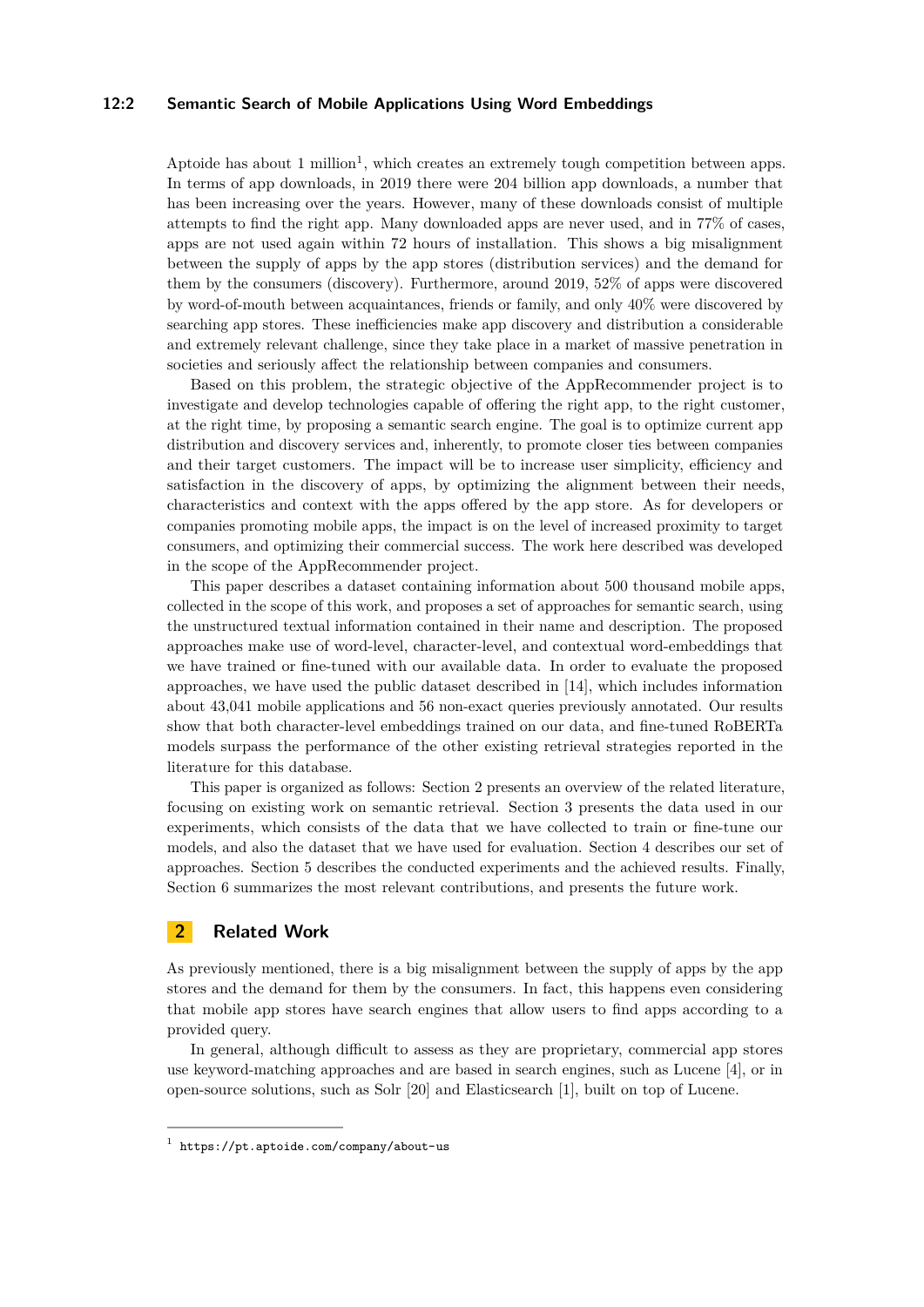#### **J. Coelho, A. Neto, M. Tavares, C. Coutinho, R. Ribeiro, and F. Batista 12:3**

In order to improve search results, several strategies have been explored. For example, Mobiwalla [\[5,](#page-10-4) [6\]](#page-10-5), a search engine based on Lucene, uses natural language processing techniques such as stemming and lemmatization to create multiple versions of the original query and synonyms or hyponyms for generalization. Another strategy is to use topic information. Topic modeling captures the main themes of a collection of documents, thus improving search on that collection [\[2\]](#page-10-6). Zhuo et al. [\[24\]](#page-11-1) enrich queries and apps representations with topics (based on the titles and descriptions of the applications) and tags (a filtered combination of human labels and tags obtained by crawling the web and usage data regarding each application) to improve semantic matching. Park et al. [\[14\]](#page-10-1) also explore topic information by jointly modeling apps descriptions and reviews and generating apps representations based on their descriptions, using this topic model. In a subsequent work, Park et al. [\[13\]](#page-10-7) explore social media data to model the implicit intention of a user query. They create a parallel corpus containing aligned text spans that associate explicit intentions to the corresponding implicit intentions (*[I want pizza]explicit because [I'm hungry]implicit*). They use this data to infer the intention associated with a query and then use a relevance model to find the apps that match this intention. Ribeiro et al. [\[18\]](#page-11-2) also use topic models to improve the semantic matching between the query and the apps. However, the focus is on how topic models (applied to the description of the apps) can be used to infer keywords to expand the queries sent to standard search engines.

Closer to our work, and given the successful use of word embeddings in several speech and language processing problems [\[7\]](#page-10-8), recent work on retrieval tasks also focused in exploring these representations. For example, Yao et al. [\[22\]](#page-11-3) train user specific word embeddings (using her/his personal data) and use them to compute representations of user queries and documents. The matching between queries and documents is done using a neural matching model. This was experimented in search logs. Samarawickrama et al. [\[19\]](#page-11-4) also explore embeddings for searching in Twitter. They also train user specific word embeddings and use them for query expansion. Yates et al. [\[23\]](#page-11-5) survey methods for text ranking (i.e., score a collection of textual documents with respect to a query) leveraging neural language models. They distinguish between dual-encoders and cross-encoders. The former encode queries and documents independently, performing better temporally, while the latter encode concatenations of queries and documents, generally obtaining better results, but not suitable to search over large collections, given its computational cost.

# <span id="page-2-0"></span>**3 Data**

The dataset used in the scope of this work was built from scratch, by scrapping Aptoide's API, and is publicly available<sup>[2](#page-2-1)</sup> for reproducible purposes. A first endpoint was used to extract general data about applications, including the title, Aptoide identifier, added date, update date, and a set of statistics. The Aptoide identifier was then used to query two other endpoints for application-specific information. The second endpoint contains information regarding the developer, required permissions and the description. The third endpoint contains information about the categories associated with the application.

The first endpoint returned information about 499 thousand applications. For those, the second and third endpoints were queried, returning information for 436,969 of them. The observed discrepancy in values occurred, not only due to missing information on the API, but also due to privatization and/or discontinuation of applications.

<span id="page-2-1"></span><sup>2</sup> <https://apprecommender.caixamagica.pt/wordpress/resources/>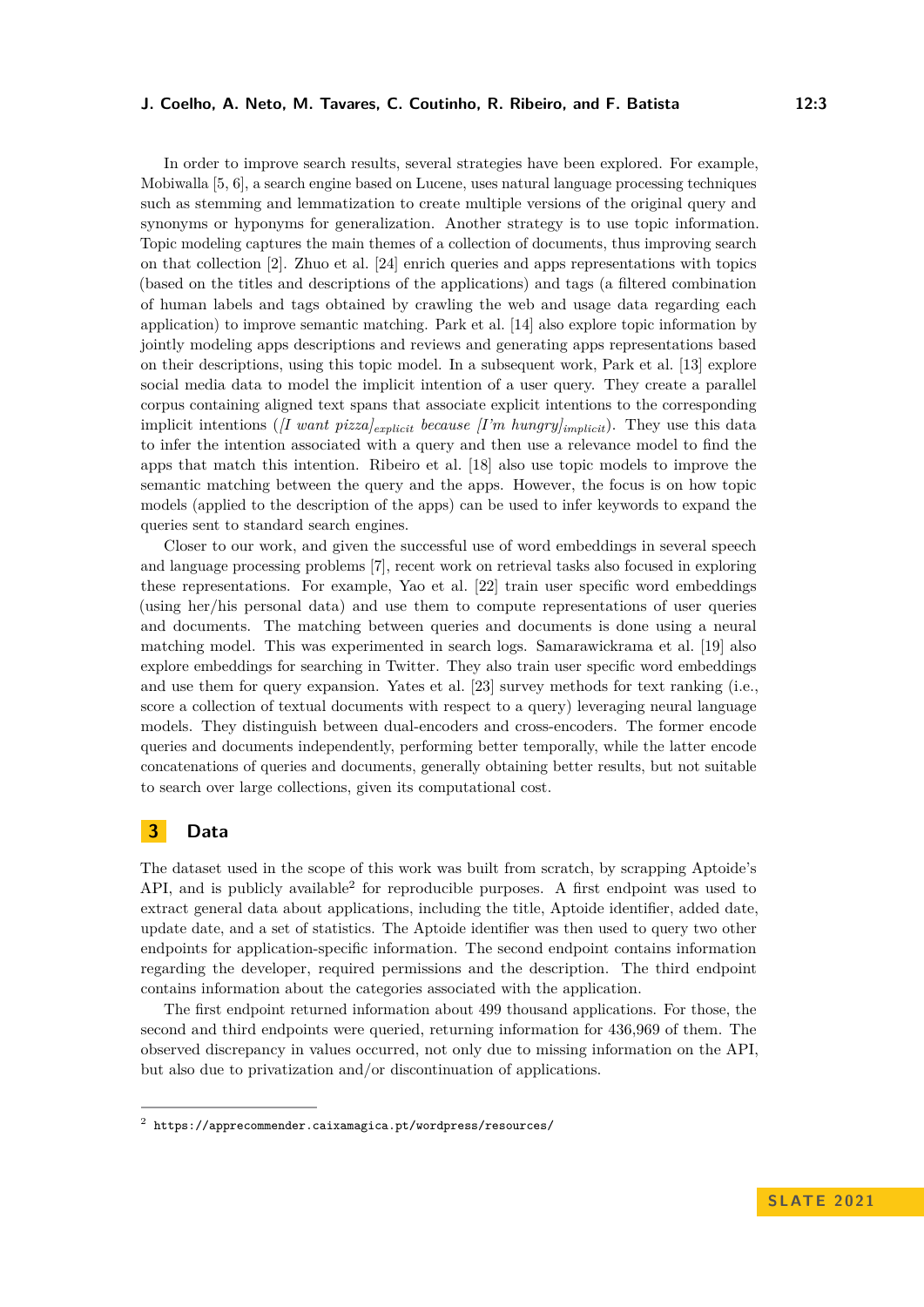#### **12:4 Semantic Search of Mobile Applications Using Word Embeddings**

The relevancy statistics in our dataset include the number of downloads, the average rating, and the total number of ratings of each of application. An initial analysis revealed that the vast majority of the applications were not of much value. This is supported by the high number of applications with very few downloads (Figure [1\)](#page-3-0), and by the high number of applications that have never been rated (414,053). For the applications that were rated at least once, the average rating distribution is depicted in Figure [2.](#page-3-1) Nonetheless, we considered the average rating not to be a very descriptive measure, due to an average number of total ratings of approximately 4.

<span id="page-3-0"></span>

<span id="page-3-1"></span>**Figure 1** Number of applications within a interval of download values.



**Figure 2** Rounded average rating distribution.

This way, we hypothesised that searching the whole dataset may not be ideal due to the irrelevant nature of the majority of the applications. As such, we derived a subset of relevant-only applications to search upon, based on four heuristics:

- **1.** The top-5000 downloaded applications which were updated in the last 2 years;
- **2.** The top-5000 downloaded applications which were updated in the last 6 months;
- **3.** The top-1000 rated applications, with at least 200 rates and 1000 downloads;
- **4.** The top-750 with more rates, added in the last 3 months, with at least 1000 downloads.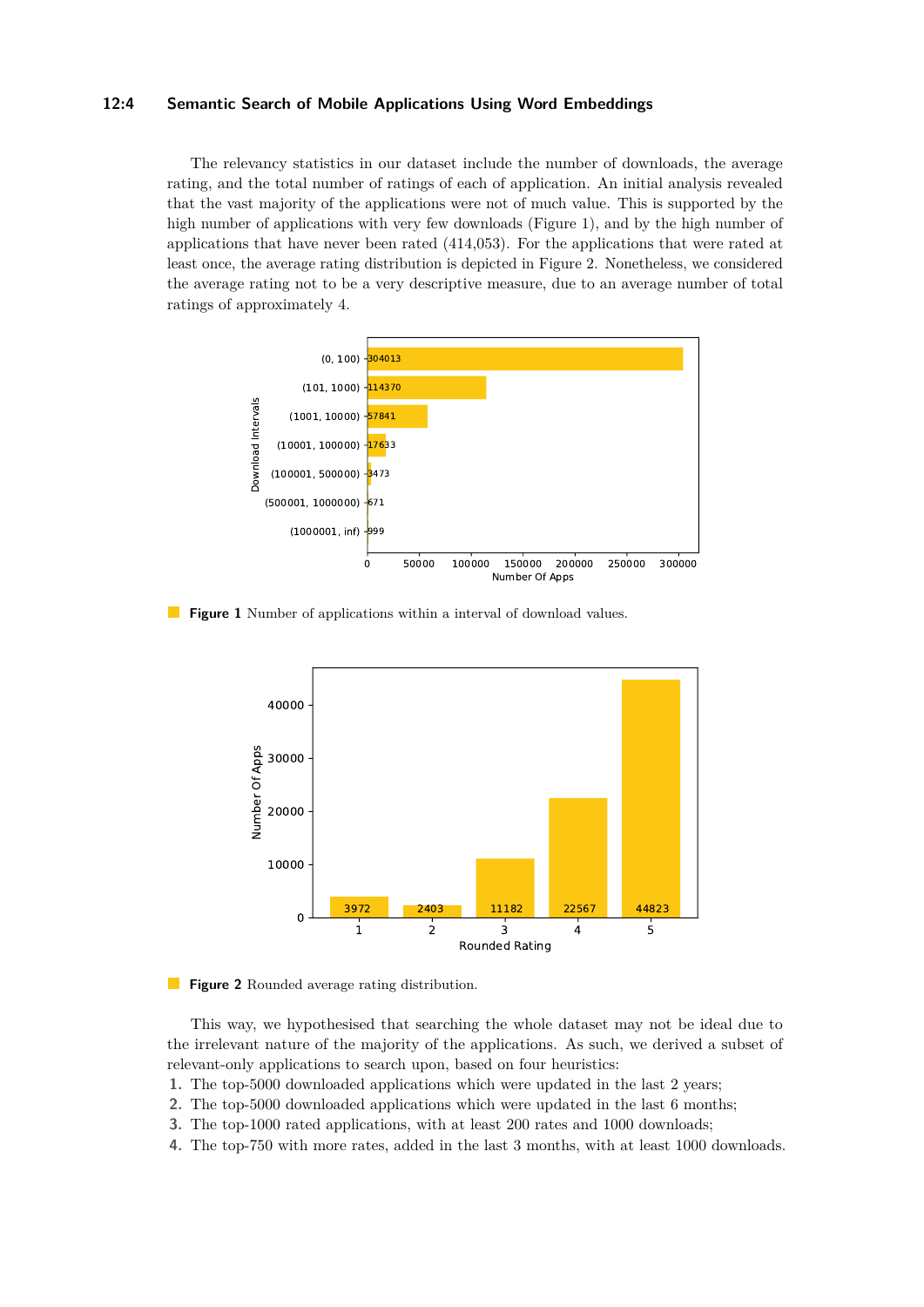#### **J. Coelho, A. Neto, M. Tavares, C. Coutinho, R. Ribeiro, and F. Batista 12:5**

The objective was to consider applications that are widely used, not leaving out recent ones that are being updated constantly. The applications were also filtered to consider only those with descriptions in English. Since the information about the language is not included in our dataset, we used PyCLD3 (Python bindings for Google's CLD3 language detection model) to automatically detect it.

Overall, after removing duplicates, we ended up with 5,819 relevant applications. For each one of those applications, their name, description, downloads, average rating, total rating, added date and last update date were indexed in Elasticsearch.

The remaining non-relevant applications were stored in raw text files, since their textual data (name and description) constitute relevant resources for training our language models.

<span id="page-4-0"></span>

**Figure 3** Distribution of the number of tokens for application's names (left) and application's descriptions (right). Green triangle represents the mean value, whereas the yellow line represents the median.

Figure [3](#page-4-0) shows some basic statistics about the number of words that constitute both the application name and description, after removing some of the most salient outliers for visualization purposes. The figure reveals that the name of an application usually contains more than 2 tokens, and that it's description ranges from less than 100 tokens to more than 300 tokens. The following text is an example of an application description containing 111 words and multiple sentences.

> Don't Starve: Pocket Edition, brings the hit PC game enjoyed by over 6 million players to Android. Now you can experience the uncompromising wilderness survival game full of science and magic on the go! Play as Wilson, an intrepid Gentleman Scientist who has been trapped and transported to a mysterious wilderness world. Wilson must learn to exploit his environment and its inhabitants if he ever hopes to escape and find his way back home.

Enter a strange and unexplored world full of strange creatures, dangers, and surprises. Gather resources to craft items and structures that match your survival style. Play your way as you unravel the mysteries of this strange land.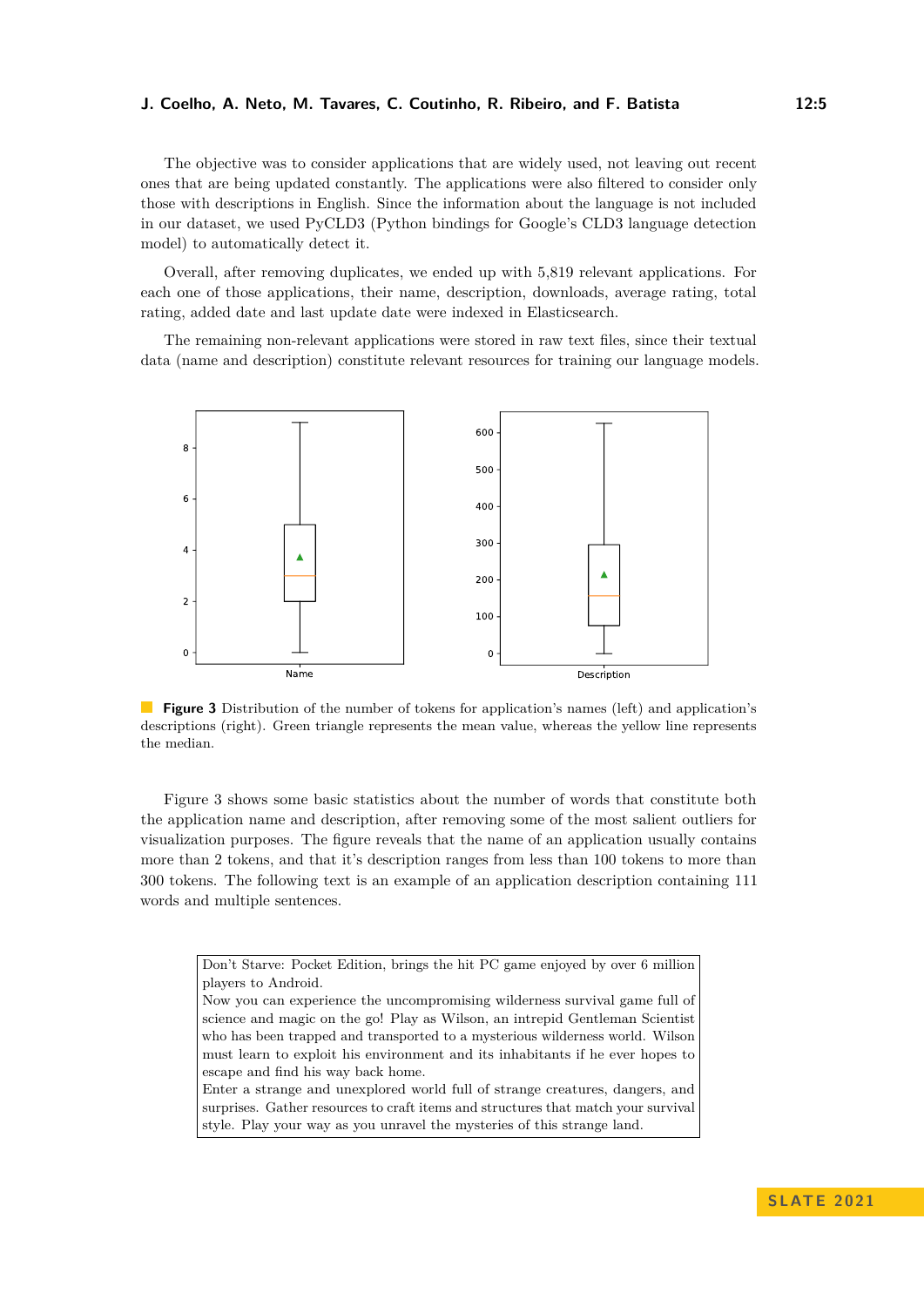#### **12:6 Semantic Search of Mobile Applications Using Word Embeddings**

# <span id="page-5-0"></span>**4 Approach**

The main objective of our proposal was to compare semantic with lexical search in the context of mobile applications. Sections [4.2](#page-5-1) to [4.3](#page-5-2) introduce the models used to do so. For this, we consider both word-level and character-level word embeddings, to access which works better in this domain. Then, we compare both to contextual embeddings, generated through Transformer-based neural language models. Section [4.4](#page-6-0) describes the indexing and searching mechanisms.

## **4.1 GloVe Word Embeddings**

GloVe [\[15\]](#page-10-9) is a model for unsupervised generation of static word embeddings. Alike Word2Vec [\[12\]](#page-10-10), it uses local context window methods, but combines it with word-word correlation matrix factorization. We used a pre-trained model on textual data from Wikipedia and Gigatext, with 100-dimensional vectors.

To generate the embeddings for application's names, the strings are lower-cased and out-of-vocabulary words are removed. For descriptions, besides lower-casing and out-ofvocabulary word removal, stop-words words are removed. The models are used to generate word-level embeddings, and the average of the vectors is used as a final sentence embedding.

# <span id="page-5-1"></span>**4.2 FastText Word Embeddings**

FastText [\[3\]](#page-10-11) follows an approach similar to Word2Vec [\[12\]](#page-10-10), but each word is represented as a bag of character *n*-grams. This way, character-level embeddings are considered, instead of word-level representations.

In preliminary tests, we compared a CBOW [\[12\]](#page-10-10) fastText model (FT1), pre-trained on English Common Crawl considering word 5-grams, to the aforementioned pretrained GloVe model. As the results favored the character-level embeddings, we trained a CBOW fastText model (FT2) from scratch using out textual data (see Section [3\)](#page-2-0).

Since these models are quite big, we reduced the dimension of the vectors from 300 to 100, using the dimension reduction tool provided by fastText python library.

For both FT1 and FT2, the process to generate embeddings is the same, which is the default behaviour of fastText's embedding generation tool, with minor changes. For application's names, the strings are lower-cased. For descriptions, besides lower-casing, stop-words are also removed. The nature of these embeddings (character-level) allow for outof-vocabulary words to be included. The models are used to generate word-level embeddings, which are then normalized by their L2 norm. The average of the vectors with positive L2 norm is taken as a final sentence embedding.

## <span id="page-5-2"></span>**4.3 RoBERTa Contextual Embeddings**

The main limitation of the previous models is that a word always has the same vector, despite the context of its usage. As such, we consider the usage of Contextual Embeddings, which are context-dependent representations that capture the use of words across multiple scenarios [\[10\]](#page-10-12). We explore the usage of a fine-tuned neural language model as a dual-encoder in the context of a mobile application search engine, since good results have been reported in other retrieval contexts [\[9,](#page-10-13) [16,](#page-10-14) [17\]](#page-11-6), and dual-encoders make it possible to pre-compute and index representations for the application's textual data.

We start by fine-tuning RoBERTa<sub>base</sub> [\[11\]](#page-10-15) on a masked language modelling task, using the Huggingface Transformers library [\[21\]](#page-11-7). We split our textual data (see Section [3\)](#page-2-0) into train and test sets  $(90\% \text{ and } 10\%, \text{ respectively})$ . The text in the train set is processed into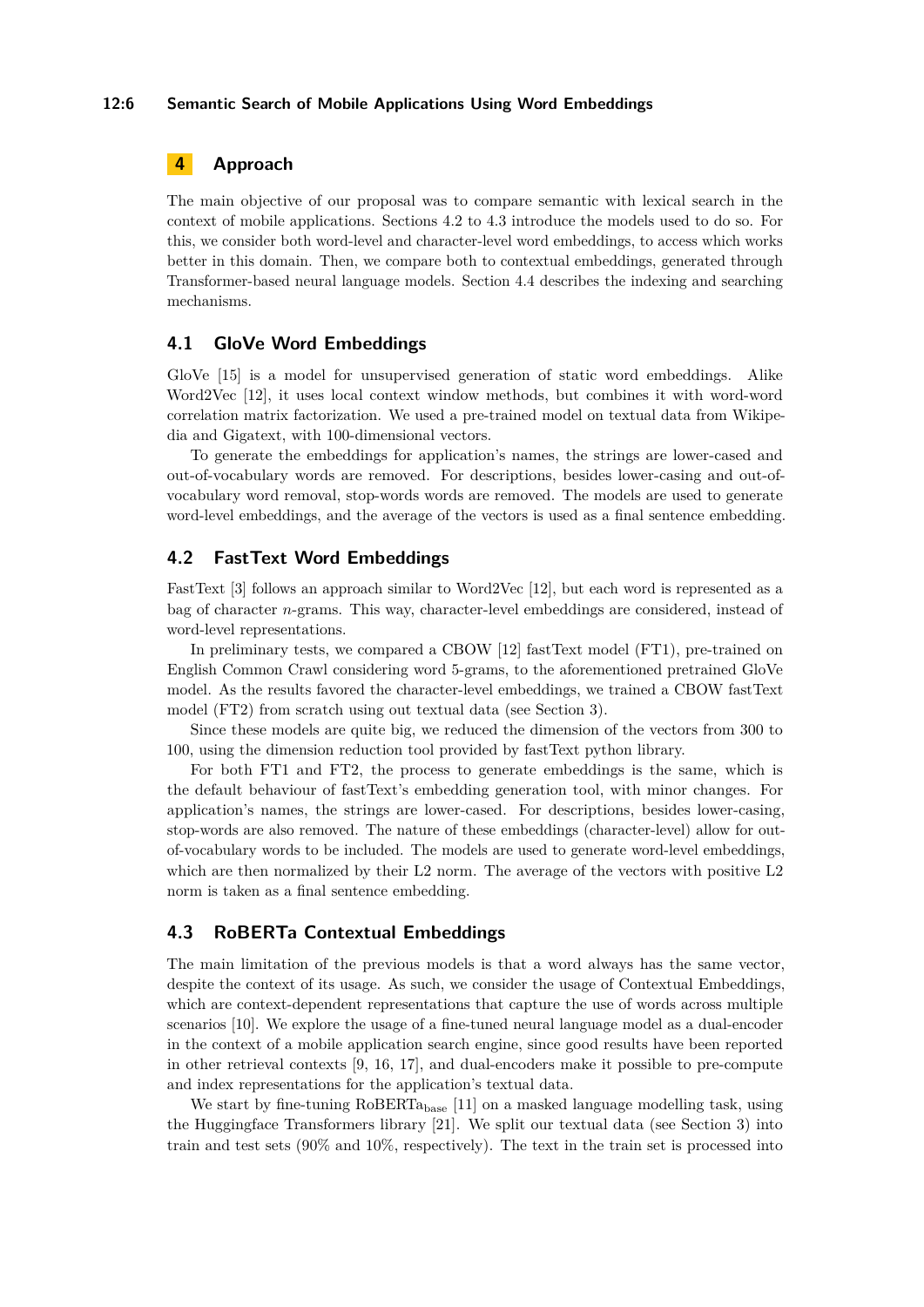sets of 512 tokens by RoBERTa's original tokenizer, with a masking probability of 15%. The model was trained during 1 epoch with a batch size of 4, using a cross-entropy loss function. The test set was used to evaluate the fine-tuned model, which achieved a perplexity of 4.54 on a mask prediction task.

We further trained the model on a semantic similarity task, using the Sentence Transformers library [\[17\]](#page-11-6). For this, we synthetically build queries by concatenating an application's name with its categories. Then, each query is associated with the description of the application. This way, we build a collection of (query, relevant description) pairs. Within a training batch of size 8, triplets are built from the pairs, in the form (query, relevant description, fake description). The relevant description of a given query is used as the fake descriptions for the others, which allows for  $8 \times 7 = 56$  training examples per batch. The model is used to generate representations for the query and the descriptions, and scores are obtained from the cosine similarity between the representations of the query and the descriptions. The objective is to minimize the negative log-likelihood of softmaxed scores. The whole textual dataset is used to train, except for 500 random applications which were used to evaluate. For those applications, queries were built as previously described, and a description corpus was built from their descriptions. The model was used as a dual-encoder to rank the 500 descriptions for each query. Given that each query only has one relevant description, we computed the Precision@1, the Recall@10, and the MRR@10. The results were 0.8795, 0.9732, and 0.9167, respectively.

Given a sentence as input, the final model (henceforth RoBERTapp) is used to generate representations through mean pooling of the word token embeddings of the last hidden-layer.

# <span id="page-6-0"></span>**4.4 Indexing and Searching**

The previous models were used to generate representations for the name and description of applications to be indexed (see Section [3\)](#page-2-0). The representations were pre-computed, and stored along with the name and description of each application in an ElasticSearch index. The name and description are used to perform the classic lexical search. We built an interface to allow us to query this index, where we can choose which model to use, and which fields to consider (i.e., name, description, or both).

Searching with the lexical model uses the standard ElasticSearch analyser to process the query, which was also used to process the indexed textual data. Given a query *q*, the Lucene Scoring Function is used to compute the scores over the chosen fields, combining them if more than one:

$$
score(q, a) = \sum_{f \in a} \text{LSF}(q, f) ,
$$
\n(1)

$$
LSF(q, f) = \frac{1}{\sqrt{\sum_{t \in q} \text{idf}(t)^2}} \times \frac{|q \cap f|}{|q|} \times \sum_{t \in q} \left( \frac{\text{tf}(t, f) \cdot \text{idf}(t)^2 \cdot w_f}{\sqrt{|f|}} \right) ,\tag{2}
$$

where *f* are application *a*'s textual fields (in our case, name and/or description), *t* are the query's tokens, tf is the term-frequency, and idf is the inverse document frequency.

Searching with the vector-based models leverages ElasticSearch's built-in cosine similarity function. Representations for queries are generated at run-time, using the chosen model. Given a query *q* and an application *a*, the score is computed as follows: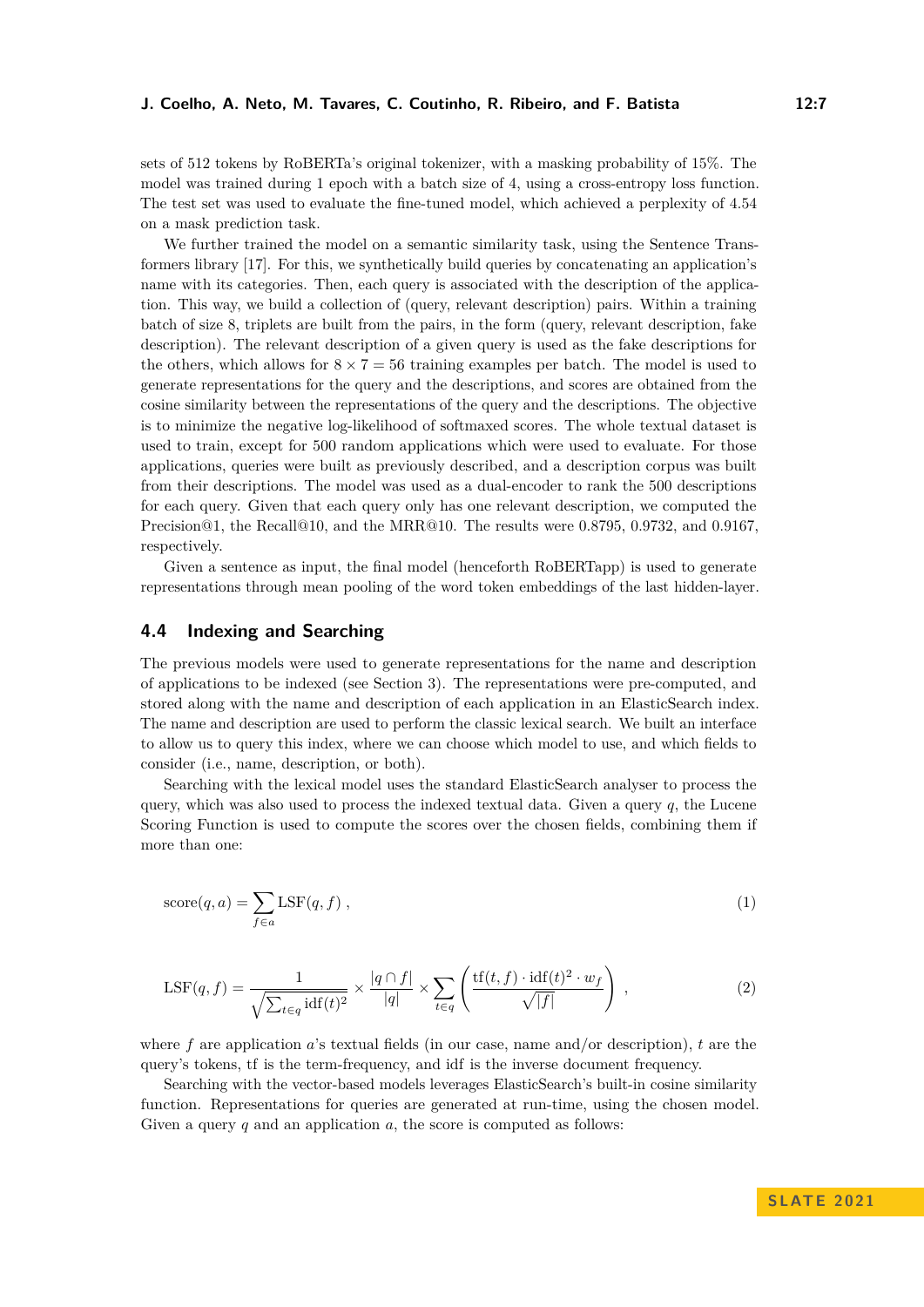#### **12:8 Semantic Search of Mobile Applications Using Word Embeddings**

$$
score(q, a) = \alpha \sin(M(q), M(a_n)) + \beta \sin(M(q), M(a_d)),
$$
\n(3)

where M is the model encoding function,  $a_n$  is an application's name,  $a_d$  is an application's description, sim is the cosine similarity function, and  $\alpha$ ,  $\beta$  are combination weights. Note that  $M(a_n)$  and  $M(a_d)$  are already indexed, only  $M(q)$  is generated at run-time.

Ultimately, given a query and a model, the scores are computed and the top-N scoring applications are retrieved.

#### <span id="page-7-0"></span>**5 Experiments and Results**

Since our dataset does not include any queries and relevance judgments, we evaluate our models on the data provided by Park et al. [\[14\]](#page-10-1), before manually analysing the results of the models on our indexed data.

This dataset contains information about 43,041 mobile applications including name and description. The dataset also features 56 non-exact queries (i.e., queries with a meaningful semantic context, instead of an application's name). For each one of the queries, 81 applications are labelled with a relevancy score of 0 (not relevant), 1 (somewhat relevant), or 2 (very relevant). These scores were manually annotated.

The authors used the Normalized Discounted Cumulative Gain as the evaluation metric, which takes the full order of the item list and graded relevances into account:

DCG@k = R(1) + 
$$
\sum_{i=2}^{k} \frac{R(i)}{\log_2(i)}
$$
, (4)

$$
NDCG@k = \frac{DCG@k}{IDCG@k} \t\t(5)
$$

where  $R(i)$  is a function that returns the relevance value of the passage at rank *i*. The index of the passage up to which the ranking is considered is represented by *k*. The DCG is normalized with the ideal DCG (IDCG), i.e., the DCG of a perfectly sorted result.

Table [1](#page-8-1) shows the results for the evaluation of our models, which was conducted under the same conditions as reported by Park et al. [\[14\]](#page-10-1), i.e., ranking the 81 labeled applications for each one of the 56 queries.

For comparison, Table [2](#page-8-2) shows results achieved by Google Play and LBDM reported by Park et al. [\[14\]](#page-10-1), and results achieved by lexical models leveraging topic modelling techniques, reported by Ribeiro et al. [\[18\]](#page-11-2), for the same scenario.

The results show that the pre-trained models (GloVe and FT1) performed worse than previous approaches. On the other hand, FT2 and the RoBERTapp models surpass previous approaches. We can also conclude that searching considering the name and description is, overall, the most advantageous combination. In this scenario, RoBERTapp achieved the best results for NDCG@{3,25}, and the best scores for NDCG@{5,10} were achieved by FT2.

RoBERTapp is the best model when dealing with descriptions only, perhaps due to the second fine-tuning task, which consisted in scoring descriptions based on a synthetic query. Conversely, FT2 is superior to RoBERTapp when searching with name only.

Since models FT2 and RoBERTapp performed well, we manually evaluated them on our relevant application index, considering names and descriptions. We query the index as described in Section [4.4.](#page-6-0) As expected, when the query corresponds or is close to an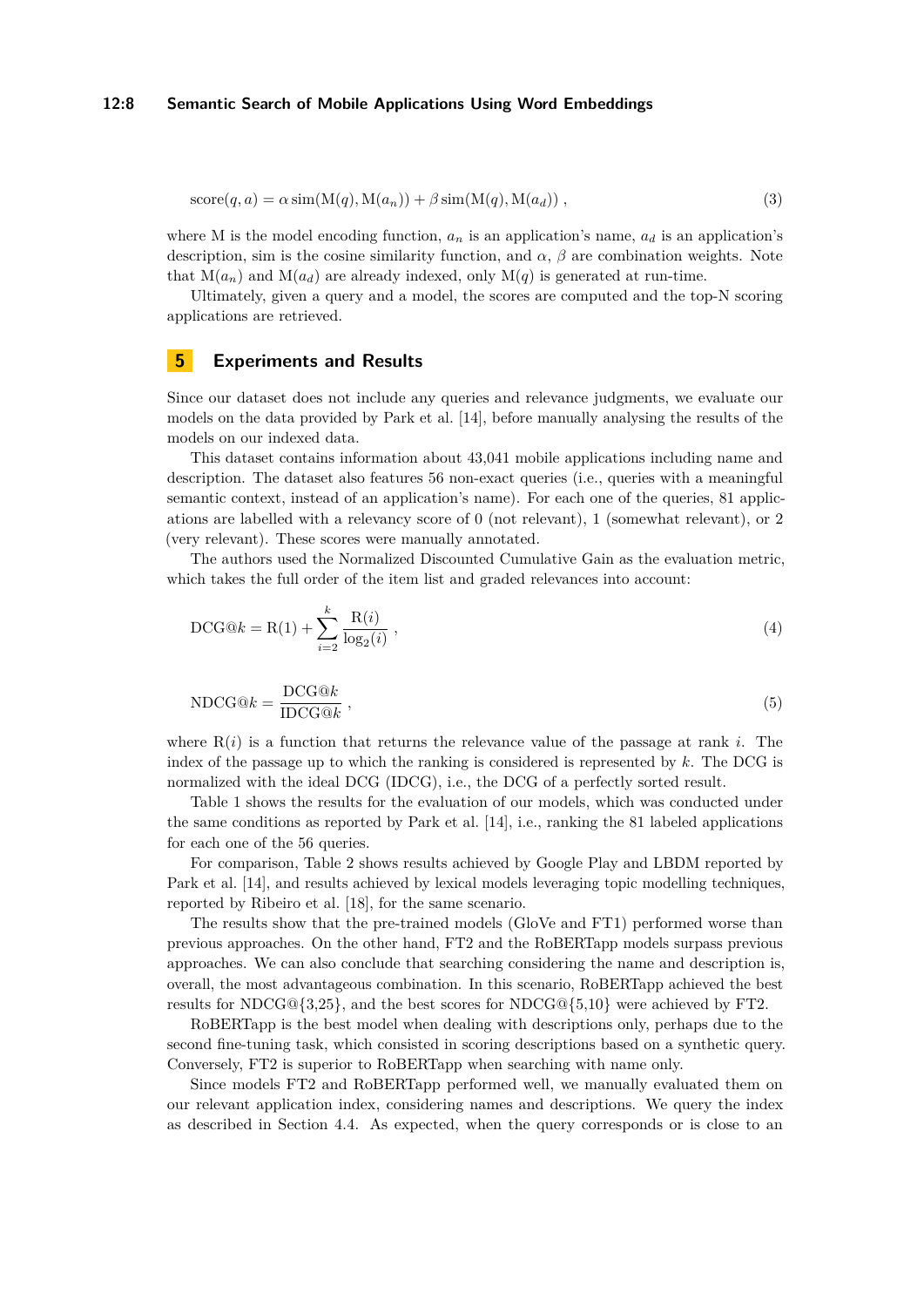|                       | NDCG@3 | NDCG@5 | NDCG@10 | NDCG@25 |
|-----------------------|--------|--------|---------|---------|
| $\text{GloVe}(N + D)$ | 0.527  | 0.523  | 0.522   | 0.538   |
| GloVe(N)              | 0.523  | 0.514  | 0.512   | 0.529   |
| $\text{GloVe }(D)$    | 0.504  | 0.491  | 0.489   | 0.508   |
| FT1 $(N + D)$         | 0.540  | 0.521  | 0.532   | 0.543   |
| FT1(N)                | 0.512  | 0.507  | 0.513   | 0.529   |
| FT1(D)                | 0.462  | 0.466  | 0.461   | 0.476   |
| $FT2(N + D)$          | 0.587  | 0.589  | 0.582   | 0.600   |
| FT2(N)                | 0.595  | 0.582  | 0.571   | 0.582   |
| FT2(D)                | 0.519  | 0.529  | 0.519   | 0.545   |
| $RoBERTapp (N + D)$   | 0.616  | 0.587  | 0.581   | 0.605   |
| RoBERTapp (N)         | 0.582  | 0.570  | 0.568   | 0.590   |
| $RoBERTapp$ (D)       | 0.585  | 0.581  | 0.577   | 0.585   |

<span id="page-8-1"></span>**Table 1** NDCG@{3,5,10,25} for the multiple models, considering application's name and description (N+D), only name (N), and only description (D).

<span id="page-8-2"></span>**Table 2** NDCG@{3,5,10,25} achieved by Google Play and LBDM [\[14\]](#page-10-1), and achieved by lexical models considering applications' description and topics [\[18\]](#page-11-2).

|               | NDCG@3 | NDCG@5 | NDCG@10 | NDCG@25 |
|---------------|--------|--------|---------|---------|
| LBDM          | 0.584  | 0.563  | 0.543   | 0.565   |
| Google Play   | 0.589  | 0.575  | 0.568   | 0.566   |
| BM25F         | 0.574  | 0.542  | 0.527   | 0.544   |
| ElasticSearch | 0.552  | 0.532  | 0.504   | 0.519   |
|               |        |        |         |         |

application name, none of the models had problems retrieving the correct applications. Since our objective is to enrich a search engine with semantic capabilities, we further tested with non-exact queries. Table [3](#page-9-0) shows the results for three example queries. Note that this search was conducted in the setup described in Section [4.4,](#page-6-0) considering only the embeddings generated by the models. This is, no other information regarding relevance (e.g., downloads, ratings, etc...) was considered, so as to better access the usefulness of semantic models.

The semantic models were able to retrieve relevant applications which fit the scope of the non-exact queries. For example, searching for "social network" with RoBERTapp returned the most widely-used social networks. One can argue that FT2 worked better than RoBERTapp for the query "airline tickets", since the latter returned a game as the top-result. Still, overall, both models provide more appropriate results than the lexical model.

# <span id="page-8-0"></span>**6 Conclusions and Future Work**

This paper proposes a set of approaches for semantic search of mobile applications, which use clues contained in the name and textual descriptions of these applications for selecting the most relevant ones for a given query. Our approaches are based on word-level (GloVe), characterlevel (fastText), and on contextual (RoBERTa) word-embeddings. We have described the process of collecting a dataset, containing information about mobile apps, that was further described and used for training and fine-tuning our models. The proposed approaches have been evaluated using a publicly available dataset of mobile applications, and the results achieved show that both character-level embeddings, trained on our data, and fine-tuned RoBERTa models, fine-tuned also using our data, when applied in an unsupervised way,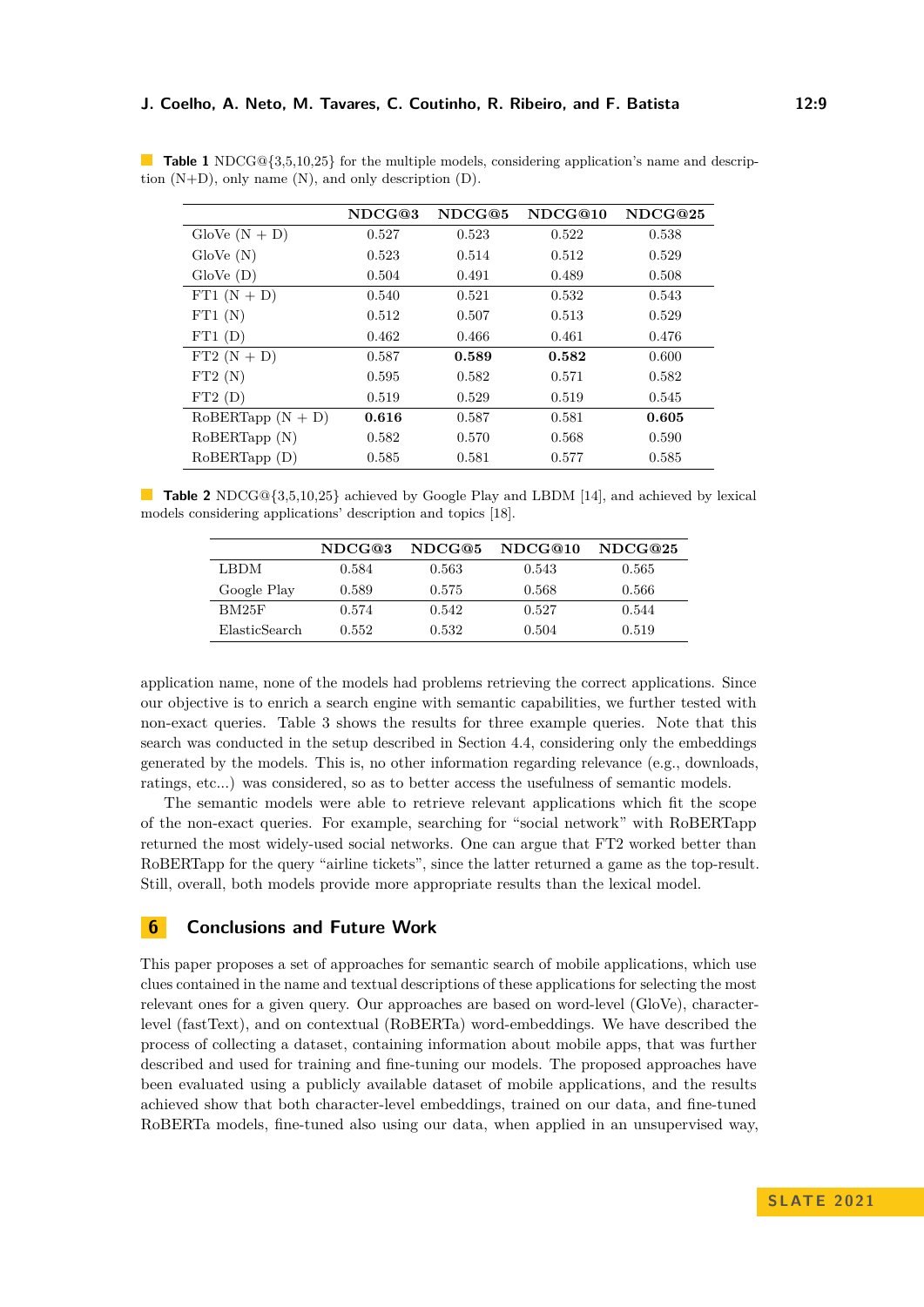### **12:10 Semantic Search of Mobile Applications Using Word Embeddings**

<span id="page-9-0"></span>**Table 3** Comparison between the lexical model and the semantic models (FT2, RoBERTapp) for non-exact queries, considering name and description. The ordered top-5 results are shown.

| Query: "social network"                        |                                                       |                                                       |  |  |  |
|------------------------------------------------|-------------------------------------------------------|-------------------------------------------------------|--|--|--|
| Lexical                                        | RoBERTapp                                             | FT2                                                   |  |  |  |
| Hornet - Social Network                        | Facebook                                              | Peeks Social                                          |  |  |  |
| BandLab - Music Studio & So-<br>cial Network   | Instagram                                             | Network Browser                                       |  |  |  |
| Pi Network                                     | Twitter                                               | Hornet - Social Network                               |  |  |  |
| Network Browser                                | Internet                                              | Cartoon Network App                                   |  |  |  |
| Peeks Social                                   | Facebook Viewer                                       | Air-Share                                             |  |  |  |
|                                                | Query: "food at home"                                 |                                                       |  |  |  |
| Lexical                                        | RoBERTapp                                             | FT2                                                   |  |  |  |
| Domino's Pizza - Online Food<br>Delivery App   | EatSure - Food Delivery   Order<br>Food Now!          | foodpanda - Local Food & Gro-<br>cery Delivery        |  |  |  |
| Mixer - Interactive Streaming                  | foodpanda: Fastest food deliv-<br>ery, amazing offers | EatSure - Food Delivery   Order<br>Food Now!          |  |  |  |
| Trendyol - Online Shopping                     | foodpanda - Local Food & Gro-<br>cery Delivery        | Swiggy Food Order & Delivery                          |  |  |  |
| DoorDash - Food Delivery                       | DoorDash - Food Delivery                              | Zomato - Online Food Delivery<br>& Restaurant Reviews |  |  |  |
| foodpanda - Local Food & Gro-<br>cery Delivery | Toca Kitchen Sushi Restaurant                         | Glovo: Order Anything. Food<br>Delivery and Much More |  |  |  |
| Query: "airline tickets"                       |                                                       |                                                       |  |  |  |
| Lexical                                        | RoBERTapp                                             | FT2                                                   |  |  |  |
| Privat24                                       | Airline Commander - A real<br>flight experience       | Hotels<br>MakeMyTrip-Flights<br>$C$ abs               |  |  |  |
| Trip.com: Flights, Hotels, Train               | Southwest Airlines                                    | Cleartrip - Flights, Hotels, Train<br>Booking         |  |  |  |
| OpenSooq                                       | American Airlines                                     | ebookers - Hotel, Flight, Car<br><b>Hires</b>         |  |  |  |
| Flüge.de                                       | Flightradar24 Flight Tracker                          | Goibibo - Hotel Car Flight                            |  |  |  |
| KAYAK flights, hotels & car hire               | MakeMyTrip-Flights<br>Hotels<br>Cabs                  | Trip.com: Flights, Hotels, Train                      |  |  |  |

surpass the performance of the other existing retrieval strategies reported in the literature. We further confirmed that the proposed semantic-related models capture the scope of nonexact queries, which lexical models struggle to do, by manually searching over our relevant applications index.

In the near future, we are planning to improve our RoBERTa model by considering additional unsupervised/semi-supervised training tasks. The reported experiments use only the similarity between the query and each one of the candidate applications. We are also planning to create a multi-criteria retrieval system that takes into account other relevant information, such as the number of downloads, rating and the fact that a given application was updated recently.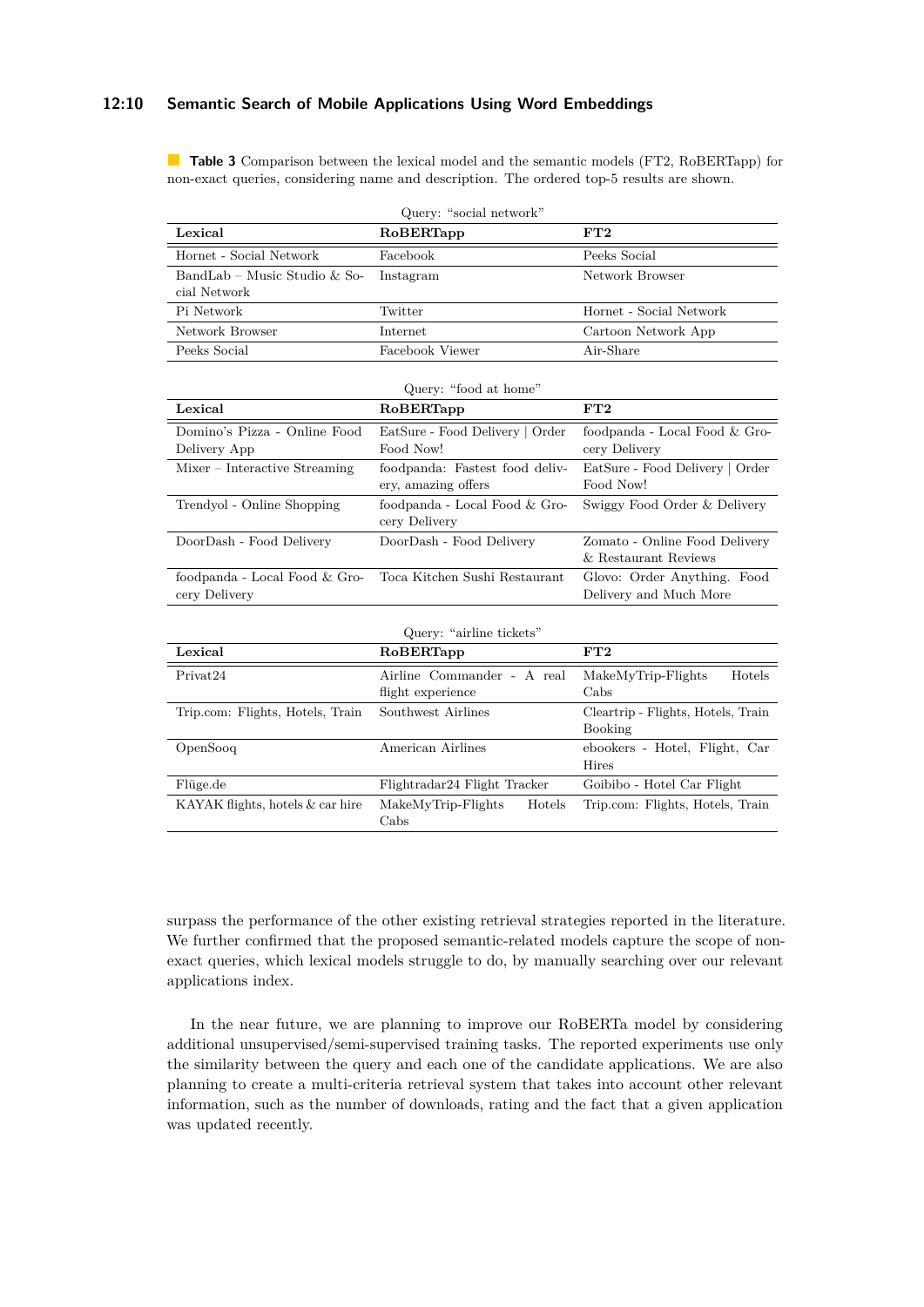<span id="page-10-13"></span><span id="page-10-11"></span><span id="page-10-8"></span><span id="page-10-6"></span><span id="page-10-5"></span><span id="page-10-4"></span><span id="page-10-3"></span><span id="page-10-2"></span><span id="page-10-0"></span>

|                | References —                                                                                                                                                                                                                                                                                                                                                                                                                                                |
|----------------|-------------------------------------------------------------------------------------------------------------------------------------------------------------------------------------------------------------------------------------------------------------------------------------------------------------------------------------------------------------------------------------------------------------------------------------------------------------|
| 1              | S. Banon. Elasticsearch, 2010. URL: https://www.elastic.co/.                                                                                                                                                                                                                                                                                                                                                                                                |
| $\overline{2}$ | David M. Blei. Probabilistic Topic Models. Commun. ACM, 55(4):77-84, 2012. doi:10.1145/<br>2133806.2133826.                                                                                                                                                                                                                                                                                                                                                 |
| 3              | Piotr Bojanowski, Edouard Grave, Armand Joulin, and Tomás Mikolov. Enriching Word<br>Vectors with Subword Information. Trans. Assoc. Comput. Linguistics, 5:135-146, 2017. URL:<br>https://transacl.org/ojs/index.php/tacl/article/view/999.                                                                                                                                                                                                                |
| 4              | D. Cutting. Apache Lucene, 1999. URL: https://lucene.apache.org/.                                                                                                                                                                                                                                                                                                                                                                                           |
| 5              | Anindya Datta, Kaushik Dutta, Sangar Kajanan, and Nargin Pervin. Mobilewalla: A Mobile<br>Application Search Engine. In Joy Ying Zhang, Jarek Wilkiewicz, and Ani Nahapetian,<br>editors, Mobile Computing, Applications, and Services, pages 172-187, Berlin, Heidelberg,<br>2012. Springer Berlin Heidelberg.                                                                                                                                             |
| 6              | Anindya Datta, Sangaralingam Kajanan, and Nargis Pervin. A Mobile App Search Engine.<br>Mobile Networks and Applications, 18, 2013.                                                                                                                                                                                                                                                                                                                         |
| 7              | Sahar Ghannay, Benoit Favre, Yannick Estève, and Nathalie Camelin. Word Embedding Eval-<br>uation and Combination. In Proceedings of the Tenth International Conference on Language<br>Resources and Evaluation (LREC'16), pages 300-305, Portorož, Slovenia, 2016. European Lan-<br>guage Resources Association (ELRA). URL: https://www.aclweb.org/anthology/L16-1046.                                                                                    |
| 8              | Mansoor Iqbal. App download and usage statistics (2020). web page, October 2020. URL:<br>https://www.businessofapps.com/data/app-statistics/.                                                                                                                                                                                                                                                                                                               |
| 9              | Omar Khattab and Matei Zaharia. ColBERT: Efficient and effective passage search via<br>contextualized late interaction over BERT. In Jimmy Huang, Yi Chang, Xueqi Cheng,<br>Jaap Kamps, Vanessa Murdock, Ji-Rong Wen, and Yiqun Liu, editors, Proceedings of the<br>43rd International ACM SIGIR conference on research and development in Information<br>Retrieval, SIGIR 2020, Virtual Event, China, July 25-30, 2020, pages 39-48. ACM, 2020.            |
|                | doi:10.1145/3397271.3401075.                                                                                                                                                                                                                                                                                                                                                                                                                                |
| $10\,$         | Qi Liu, Matt J. Kusner, and P. Blunsom. A Survey on Contextual Embeddings. ArXiv,<br>$abs/2003.07278, 2020.$ arXiv:2003.07278.                                                                                                                                                                                                                                                                                                                              |
| 11             | Yinhan Liu, Myle Ott, Naman Goyal, Jingfei Du, Mandar Joshi, Danqi Chen, Omer Levy,<br>Mike Lewis, Luke Zettlemoyer, and Veselin Stoyanov. RoBERTa: A robustly optimized BERT<br>pretraining approach. CoRR, abs/1907.11692, 2019. arXiv:1907.11692.                                                                                                                                                                                                        |
| 12             | Tomas Mikolov, G.s Corrado, Kai Chen, and Jeffrey Dean. Efficient Estimation of Word<br>Representations in Vector Space. In Proceedings of the International Conference on Learning<br>Representations, 2013.                                                                                                                                                                                                                                               |
| 13             | Dae Hoon Park, Yi Fang, Mengwen Liu, and ChengXiang Zhai. Mobile App Retrieval for<br>Social Media Users via Inference of Implicit Intent in Social Media Text. In Proceedings<br>of the 25th ACM International on Conference on Information and Knowledge Management,<br>CIKM '16, page 959–968, New York, NY, USA, 2016. Association for Computing Machinery.<br>doi:10.1145/2983323.2983843.                                                             |
| 14             | Dae Hoon Park, Mengwen Liu, ChengXiang Zhai, and Haohong Wang. Leveraging User Reviews<br>to Improve Accuracy for Mobile App Retrieval. In Ricardo Baeza-Yates, Mounia Lalmas,<br>Alistair Moffat, and Berthier A. Ribeiro-Neto, editors, Proceedings of the 38th International<br>ACM SIGIR Conference on Research and Development in Information Retrieval, Santiago,<br>Chile, August 9-13, 2015, pages 533-542. ACM, 2015. doi:10.1145/2766462.2767759. |
| 15             | Jeffrey Pennington, Richard Socher, and Christopher D. Manning. Glove: Global Vectors<br>for Word Representation. In Alessandro Moschitti, Bo Pang, and Walter Daelemans, editors,<br>Proceedings of the 2014 Conference on Empirical Methods in Natural Language Processing,<br>EMNLP 2014, October 25-29, 2014, Doha, Qatar, A meeting of SIGDAT, a Special Interest                                                                                      |

<span id="page-10-15"></span><span id="page-10-14"></span><span id="page-10-12"></span><span id="page-10-10"></span><span id="page-10-9"></span><span id="page-10-7"></span><span id="page-10-1"></span>*Group of the ACL*, pages 1532–1543. ACL, 2014. [doi:10.3115/v1/d14-1162](https://doi.org/10.3115/v1/d14-1162). **16** Yingqi Qu, Yuchen Ding, Jing Liu, Kai Liu, Ruiyang Ren, Xin Zhao, Daxiang Dong, Hua Wu, and Haifeng Wang. RocketQA: An Optimized Training Approach to Dense Passage Retrieval for Open-Domain Question Answering. *CoRR*, abs/2010.08191, 2020. [arXiv:2010.08191](http://arxiv.org/abs/2010.08191).